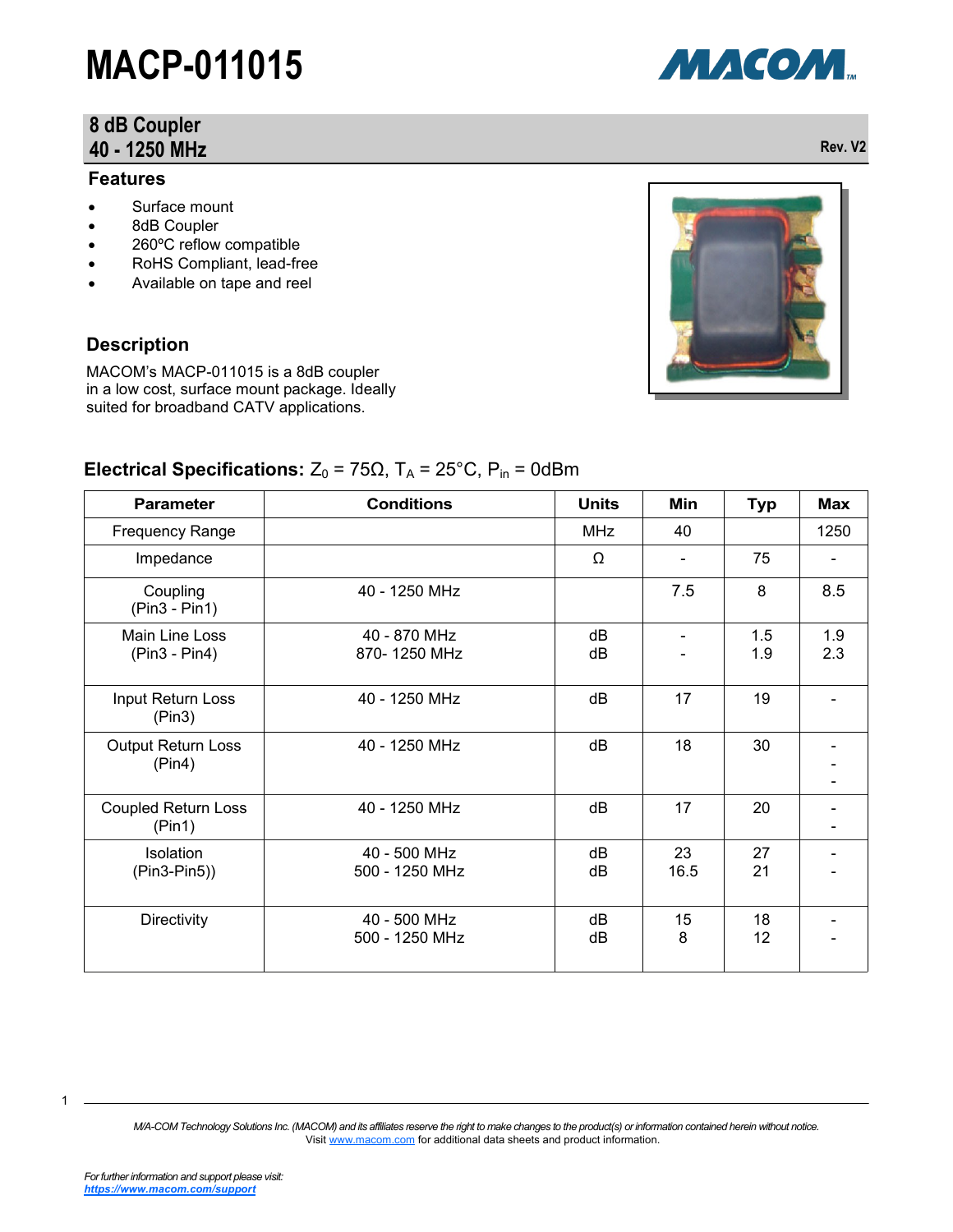**Coupling Pin3 - Pin1** 

### **8 dB Coupler 40 - 1250 MHz Rev. V2**



**Electrical Specifications:**  $Z_0 = 75\Omega$ ,  $T_A = 25^{\circ}C$ ,  $P_{in} = 0d$ Bm

 $-7.0$  $0.0$  $-7.2$  $-0.5$  $-7.4$  $-7.6$  $-1.0$  $-7.8$  $-8.0$  $-1.5$  $-8.2$  $-2.0$  $-8.4$  $-8.6$  $-2.5$  $-8.8$  $-9.0$  $-3.0$ 40 191 343 494 645 796 948 1,099 1,250 40 191 343 494 645 796 948 1,099 1,250 Frequency (MHz) Frequency (MHz) **Input Return Loss Pin3 Output Return Loss Pin4**  $0.0$  $0.0$  $-5.0$  $-5.0$  $-10.0$  $\mbox{-}15.0$  $-10.0$  $-20.0$  $-15.0$ -25.0  $-30.0$  $-20.0$  $-35.0$  $-40.0$  $-25.0$  $-45.0$  $-50.0$  $-30.0$ 40 191 343 494 645 796 948 1,099 1,250 40 191 343 494 645 796 948 1,099 1,250 Frequency (MHz) Frequency (MHz) **Coupling Return Loss Pin1 Isolation Pin3 - Pin5**  $0.0$  $0.0$  $-5.0$  $-5.0$  $-10.0$  $-10.0$  $\frac{60}{6} - 15.0$  $-15.0$  $-20.0$  $-20.0$  $-25.0$  $-25.0$  $-30.0$  $-30.0$ 40 191 343 494 645 796 948 1,099 1,250 40 191 343 494 645 796 948 1,099 1,250 Frequency (MHz) Frequency (MHz)



Main Line Loss Pin3 - Pin4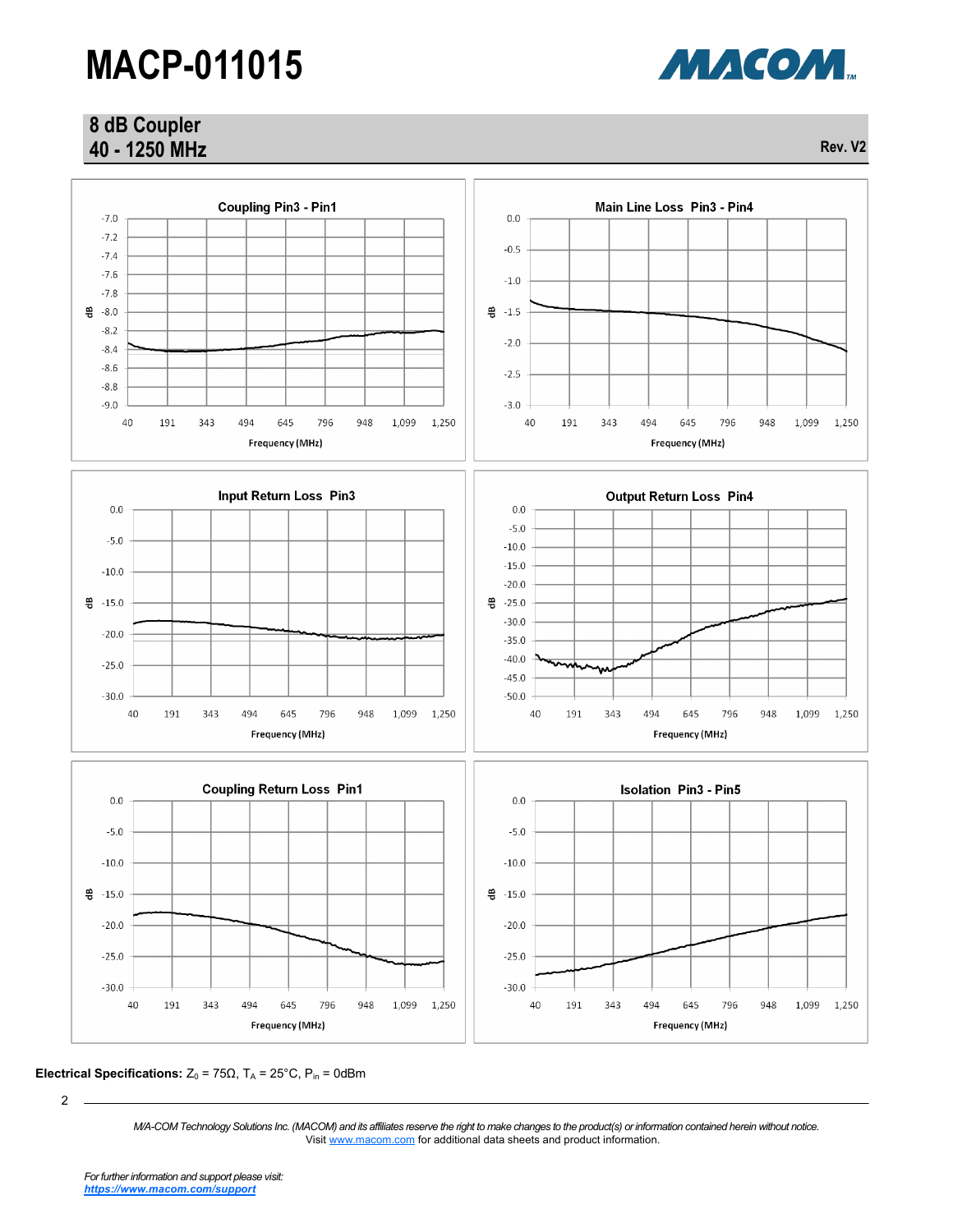### **8 dB Coupler 40 - 1250 MHz Rev. V2**

### **Outline Drawing**



- 1. Dimensions in mm.
- 2. Tolerance: ±0.2mm unless otherwise noted.<br>3. Model number and lot code are printed on the
- 3. Model number and lot code are printed on the reel.<br>4. Finish: Electroless nickel immersion gold (ENIG)
- 4. Finish: Electroless nickel immersion gold (ENIG)



### **Application Circuit Recommended Footprint**



3

*M/A-COM Technology Solutions Inc. (MACOM) and its affiliates reserve the right to make changes to the product(s) or information contained herein without notice.*  Visit [www.macom.com](http://www.macom.com/) for additional data sheets and product information.

МАСОМ.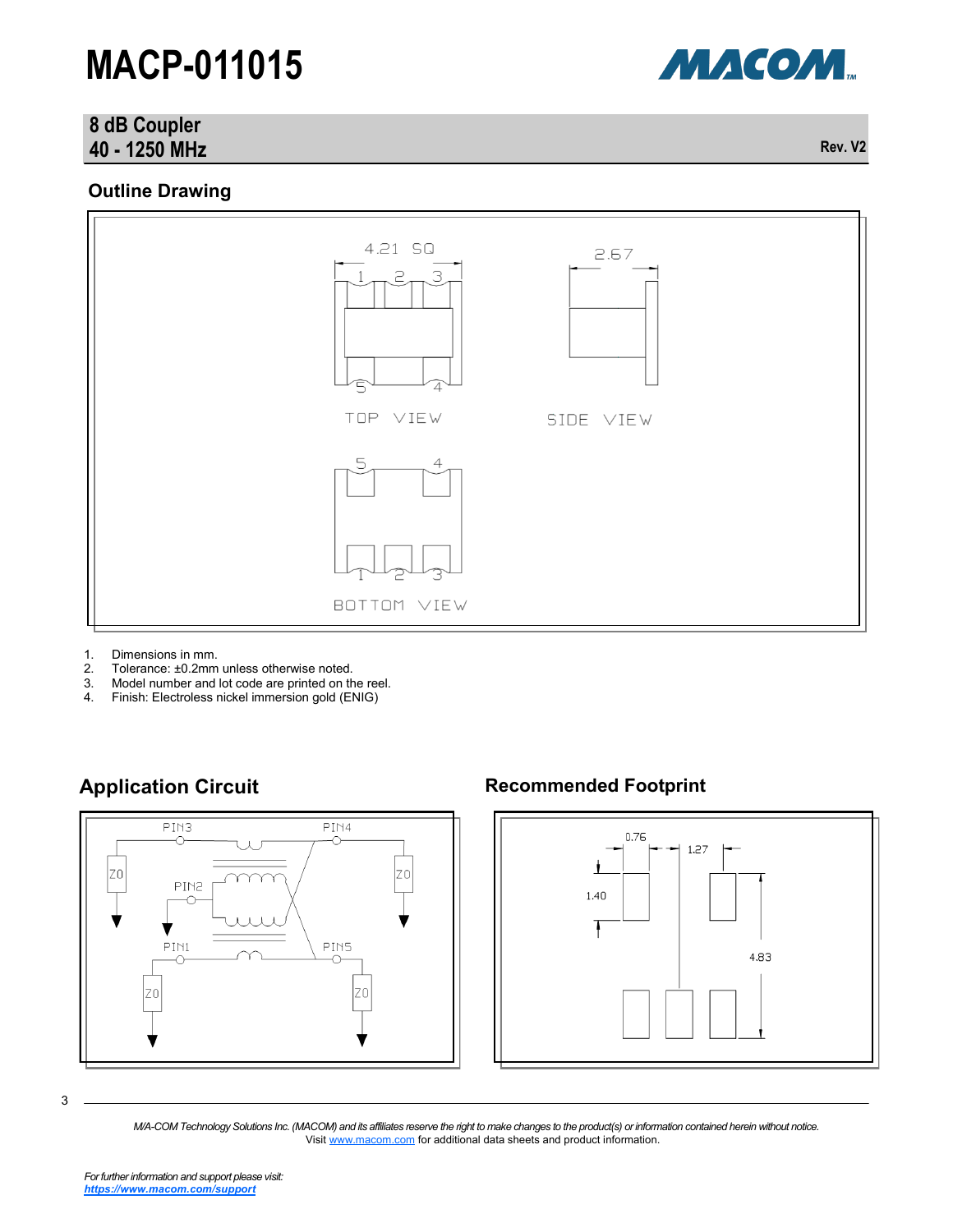### **8 dB Coupler 40 - 1250 MHz Rev. V2**



### **Tape & Reel Information**

| <b>Parameter</b>                                   | <b>Units</b> | <b>Value</b> |
|----------------------------------------------------|--------------|--------------|
| Qty per reel                                       |              | 2000         |
| <b>Reel Size</b>                                   | mm           | 330          |
| Tape Width                                         | mm           | 12.00        |
| Pitch                                              | mm           | 8.00         |
| Ao                                                 | mm           | 4.50         |
| Bo                                                 | mm           | 4.50         |
| Κo                                                 | mm           | 3.2          |
| Orientation                                        |              | F31          |
| Reference Application Note ANI-019 for orientation |              |              |

### **Ordering Information**

| <b>Part Number</b> | <b>Description</b>         |  |  |
|--------------------|----------------------------|--|--|
| MACP-011015        | Tape & Reel                |  |  |
| MACP-011015-TB     | <b>Customer Test Board</b> |  |  |

### **Recommended Maximum Ratings**

| <b>Parameter</b>                      | <b>Units</b> | Min   | Max |
|---------------------------------------|--------------|-------|-----|
| Input Power                           | mW           |       | 250 |
| DC Current                            | mA           |       | 30  |
| <b>Operating Temperature</b><br>Range | °C           | $-40$ | +85 |

Full temperature plots available on request

## **Pin Configuration Configuration Schematic**

| Pin No. | <b>Function</b> |
|---------|-----------------|
|         | Coupled         |
| 2       | Ground          |
| 3       | Input           |
|         | Output          |
| 5       | External 75Ω    |



*M/A-COM Technology Solutions Inc. (MACOM) and its affiliates reserve the right to make changes to the product(s) or information contained herein without notice.*  Visit [www.macom.com](http://www.macom.com/) for additional data sheets and product information.